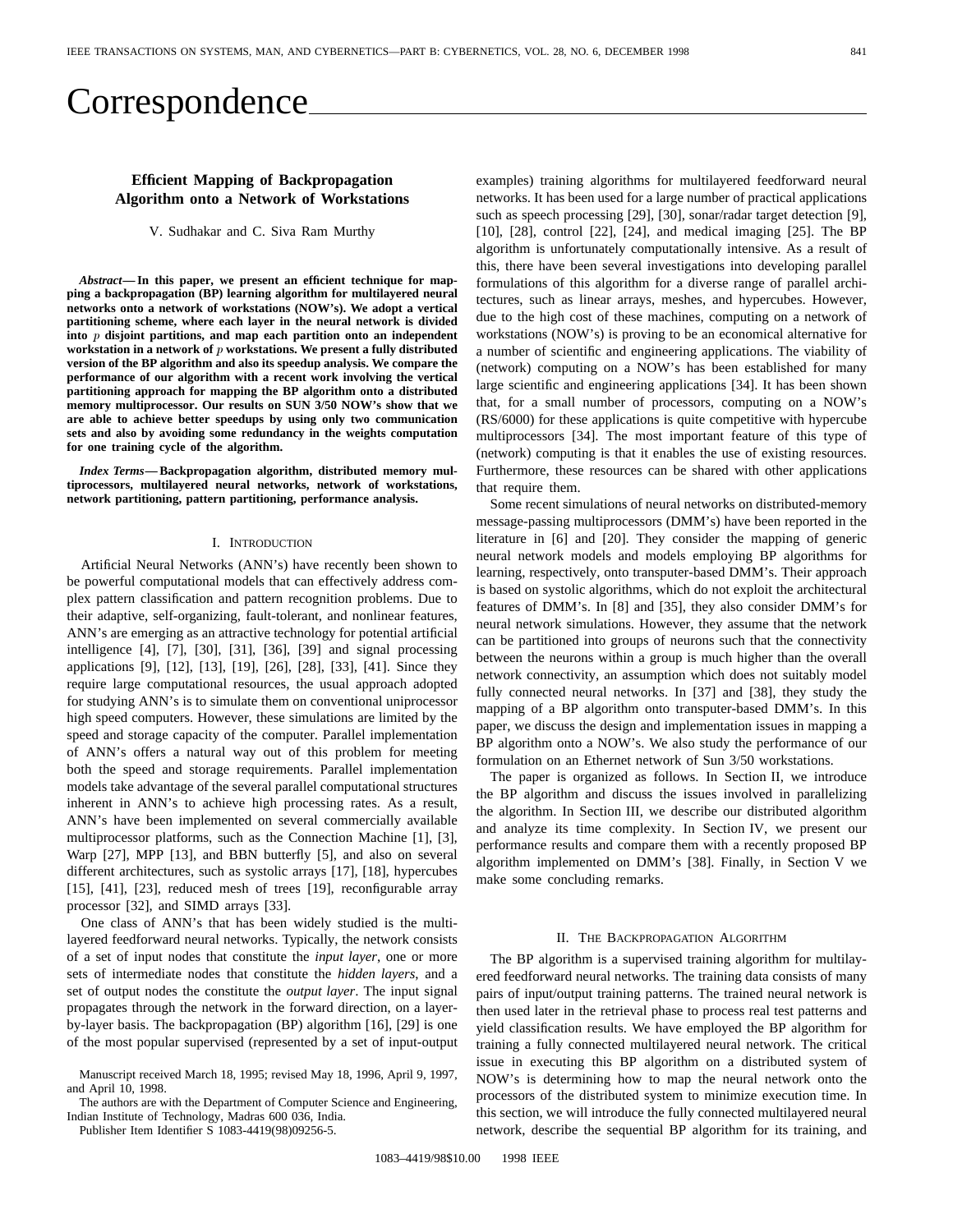

Fig. 1. A fully connected multilayered neural network.

discuss various parallel formulations of the BP algorithm available in the literature.

## *A. The Multilayered Neural Network*

The neural network for which we consider mapping the BP algorithm is a fully connected multilayered neural network. The network consists of  $L$  layers as shown in Fig. 1. The bottom layer  $(l = 1)$  is the input layer and the top layer  $(l = L)$  is the output layer. The remaining intermediate layers are called hidden layers. The *l*th layer has  $n_l$  neurons. Each neuron in a layer is connected to all of the other neurons in the previous and next layers. Associated with each neuron i in layer l is an activation value  $a_i(l)$  and an error value  $\delta_i(l)$ . Attached with each connection between neuron j in layer  $(l + 1)$  and neuron i in layer l is a weight  $w_{ii}(l)$ .

#### *B. The Sequential BP Algorithm*

The BP algorithm is a supervised training algorithm which uses a set of input/output training patterns to train a multilayered neural network. The training can be viewed as a procedure to find a set of weights for the network. The algorithm has three phases: feedforward execution, backpropagation of error, and weight update. In the feedforward phase, the input portion of a training pattern is fed to the input layer of the network. It is propagated through the layers to compute the activation values of the nodes in each layer. The difference between the activation values of nodes in the output layer and the expected output value (output part of the training pattern) defines the error in the output layer. In the backpropagation of error phase, the error in the output layer is propagated to the nodes in the layers below it to compute the error associated with each neuron in the layers below. The third phase updates the weights based upon the new error and activation values.

In the feedforward execution phase, the activation value of a neuron j at layer  $(l + 1)$ , denoted by  $a_j(l + 1)$ , is given by the following



Fig. 2. Forward execution phase.

feedforward equation,

$$
a_j(l+1) = f\left(\sum_{i=1}^{n_l} w_{ji}(l) \cdot a_i(l) + \theta_j(l+1)\right),
$$
  
 
$$
j = 1, \dots, n_{l+1} \text{ and } l = 1, \dots, L-1,
$$
 (1)

where f is a nonlinear sigmoid function of the form  $f(x) = (1 +$ where *f* is a nonlinear sigmoid function of the form  $f(x) = (1 + e^{-x})^{-1}$ . This is represented in Fig. 2. We note that the computation of the activation value of a neuron in layer  $(l+1)$  is a function of the activation values of all the neurons in layer  $l$  and the weight values of the connections joining them, i.e., the input weights of the neuron.

The second phase involves the comparison between the actual output pattern and the desired one, and the propagation of the error, which is governed by the following equations:<br>  $\delta_i(l) = [t_i(l) - a_i(l)] \cdot [a_i(l) \cdot (1 - a_i(l))], \quad l = L$  (2)

$$
\delta_i(l) = [t_i(l) - a_i(l)] \cdot [a_i(l) \cdot (1 - a_i(l))], \qquad l = L \qquad (2)
$$

$$
= \left[ \sum_{j=1}^{n_{l+1}} \delta_j(l+1) \cdot w_{ji}(l) \right]
$$

$$
\cdot [a_i(l) \cdot (1 - a_i(l))], \qquad l = L - 1, \dots, 1 \qquad (3)
$$

where  $\delta_i(l)$  is the error value of neuron i in layer l and  $t_i(L)$  is the desired value of neuron  $i$  in the output layer. We note that the computation of the error value of a neuron in layer  $l$  is a function of the error values of all the neurons in the layer  $(l+1)$  and the weight values of the connections joining them, i.e., the output weights of the neuron.

In the final phase, weight updates are performed according to the following equation: i:<br>  $\Delta w_{ji}(l) = \eta \cdot \delta_j(l+1) \cdot a_i(l)$  (4)

$$
\Delta w_{ji}(l) = \eta \cdot \delta_j(l+1) \cdot a_i(l) \tag{4}
$$

where  $\eta$  is the learning rate. We see that the weight update of a connection between a neuron in layer  $(l + 1)$  and a neuron in layer l is a function of the error value of the neuron in layer  $(l + 1)$  and the activation value of the neuron in layer  $l$ . The second and third phases are depicted in Fig. 3. We also see from this figure that the second and third phases can be combined into a single phase, called the backward execution phase.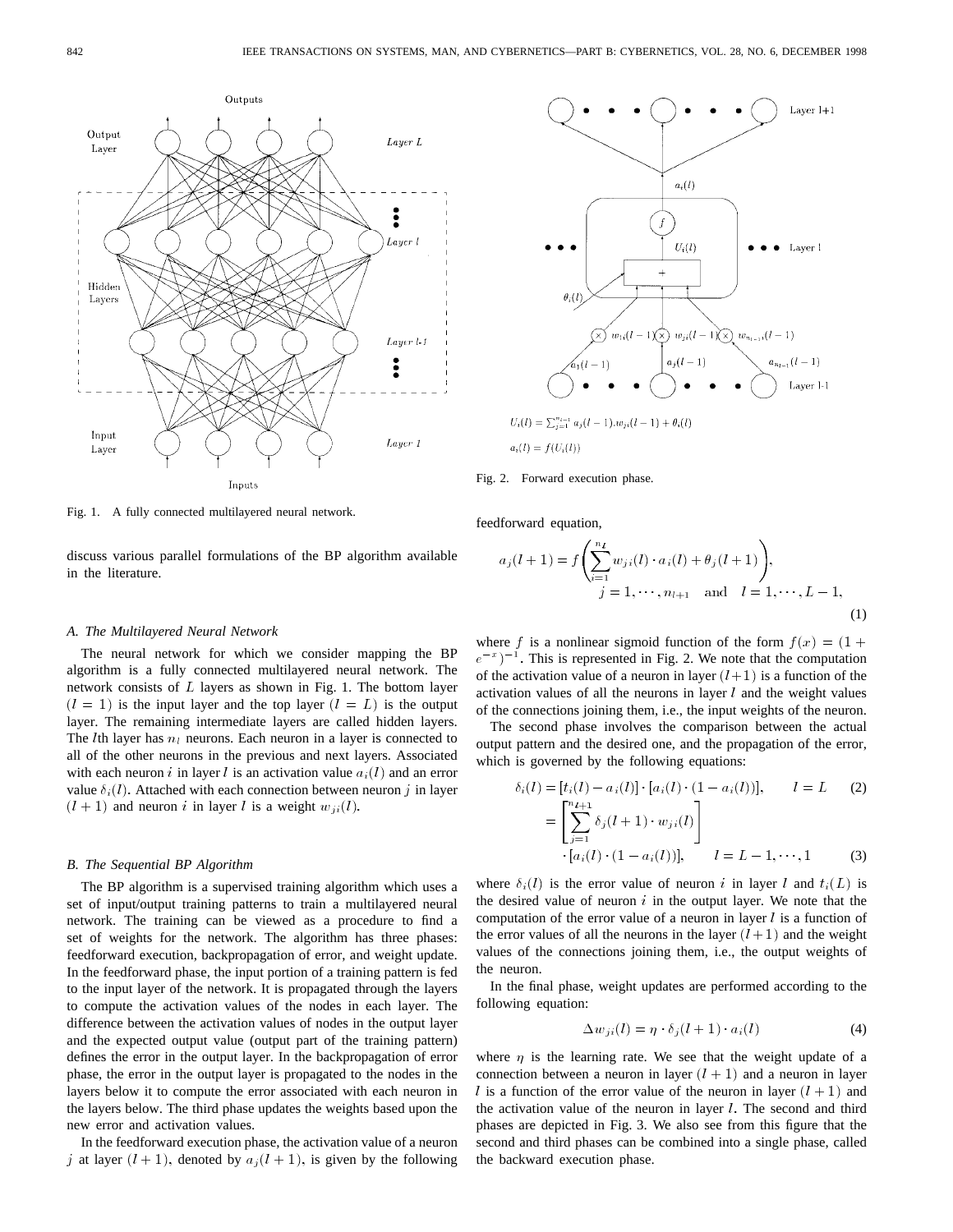

 $w_{ji}(l) = w_{ji}(l) + \eta \delta_j(l+1) a_i(l)$ 

Fig. 3. Backward execution phase.

# *C. Parallel Schemes for BP Algorithm*

In this section we present a brief taxonomy of the existing schemes to parallelize a BP algorithm. Fig. 4 gives a classification of the existing BP algorithms. We notice that the parallelization schemes for a BP algorithm can be broadly classified into four categories: network partitioning, pattern partitioning, hybrid partitioning integrating the previous two strategies, and heuristic partitioning schemes. The network partitioning schemes take advantage of the inherent parallelism in the node and the weight value computations present in the BP algorithm. These schemes distribute both the nodes and the weights of the network to different processors. This distribution of nodes and weights can be carried out in various ways. Nodes of the multilayered network can be either completely partitioned, i.e., each node is assigned to a different processor [1], or can be partitioned using the vertical sectioning scheme where each processor gets some nodes from each layer [37], [38]. The weights of the neural network can be partitioned using four strategies: complete partitioning, inset grouping, outset grouping, and checkerboarding. Complete partitioning allocates one processor per weight [1] and exploits maximum concurrency in the weights computation but suffers from heavy communication overhead. The inset and outset grouping schemes are used with the vertical sectioning scheme for partitioning the nodes. Each processor keeps either the input or the output weights connecting all the nodes mapped onto it. We note that while inset grouping reduces communication during the activation value computation (forward phase) [40], the outset grouping decreases communication overhead during the error propagation phase (backward phase). Both inset and outset grouping can be combined to increase efficiency in both the forward and backward phases [37], [38], though this introduces an additional overhead in maintaining the consistency of the redundant weight sets. Checkerboarding partitions the weights of a neural network by grouping the rows and the columns of the weight matrix. It has been used for systolic arrays connected in a mesh configuration [18] and for the nCUBE, a hypercube configuration [15].

Pattern partitioning divides the pattern set equally among all processors. This division of the patterns can be achieved either by replicating the network nodes and weights at each processor, where each processor carries out the forward and backward phases for the local set of patterns [35], or by pipelining the computation at each layer, i.e., while one pattern is being processed in some layer, another pattern can be processed in the preceding layer [18].

Hybrid schemes combine pattern partitioning with network partitioning. For example, some implementations include, pipelining combined with vertical sectioning [18], combining vertical sectioning with pattern partitioning involving network duplication [40], and checkerboarding combined with the network duplication scheme [15].

Heuristic partitioning techniques involve the use of heuristics for partitioning the neural network graph for mapping onto a general or specific architecture represented by a processor graph [8], [18], [35]. These techniques try to find an efficient way of partitioning/mapping the neural graphs in such a way that it reduces the inter-processor communication and balances the load on the processors.

In this paper, we employ a vertical sectioning scheme for partitioning the nodes, and a combination of inset and outset grouping of weights, for efficient mapping of multilayered neural network onto a NOW's. This scheme is particularly suitable for a NOW's, because it is architecture independent.

# *D. Training Regimes*

There are two variations in training regimes available in the literature for training a neural network using a BP algorithm: the per-pattern or data-update training regime and the set-training or the block-update training regime. In the per-pattern training regime, the weight changes computed for a particular pattern are affected before processing the next pattern [29]. We note that the perpattern training regime is not amenable for the pattern partitioning mapping technique for parallelization of the BP algorithm. The settraining regime accumulates the weight changes over a set of patterns before applying these to update the weight values [15]. Set-training regimes can be utilized with both the pattern partitioning and the network partitioning schemes for mapping the BP algorithm onto a multiprocessor. The set-training scheme may produce results which differ from the results obtained by the per-pattern training regime and may also take a greater number of iterations than the per-pattern training regime for convergence, a fact ignored by many researchers while presenting performance comparison figures. We have used the per-pattern training regime for training our network.

#### III. OUR DISTRIBUTED ALGORITHM

We now investigate a distributed implementation of the BP algorithm on a NOW's for training a fully connected multilayered neural network. In this section, we first describe our partitioning strategy, then discuss our fully distributed implementation, and finally present a speedup analysis for the algorithm.

### *A. Partitioning Scheme*

We have used a vertical partitioning scheme for partitioning the node set of the multilayered neural network in our implementation. We have used a per-pattern training regime to train the neural network and only a network partitioning scheme can be used for per-pattern training of a neural network. In the vertical partitioning scheme, each layer (1), having  $n_l$  neurons, is divided into p partitions, where p is the number of processors in our distributed implementation. Each partition has  $n_l/p$  neurons that are assigned to a processor as shown in Fig. 5. We have adopted a combination of the inset grouping and outset grouping for partitioning the weight set of the neural network. Each processor maintains in its local memory the activation values, the error values, and the input and the output weight vectors of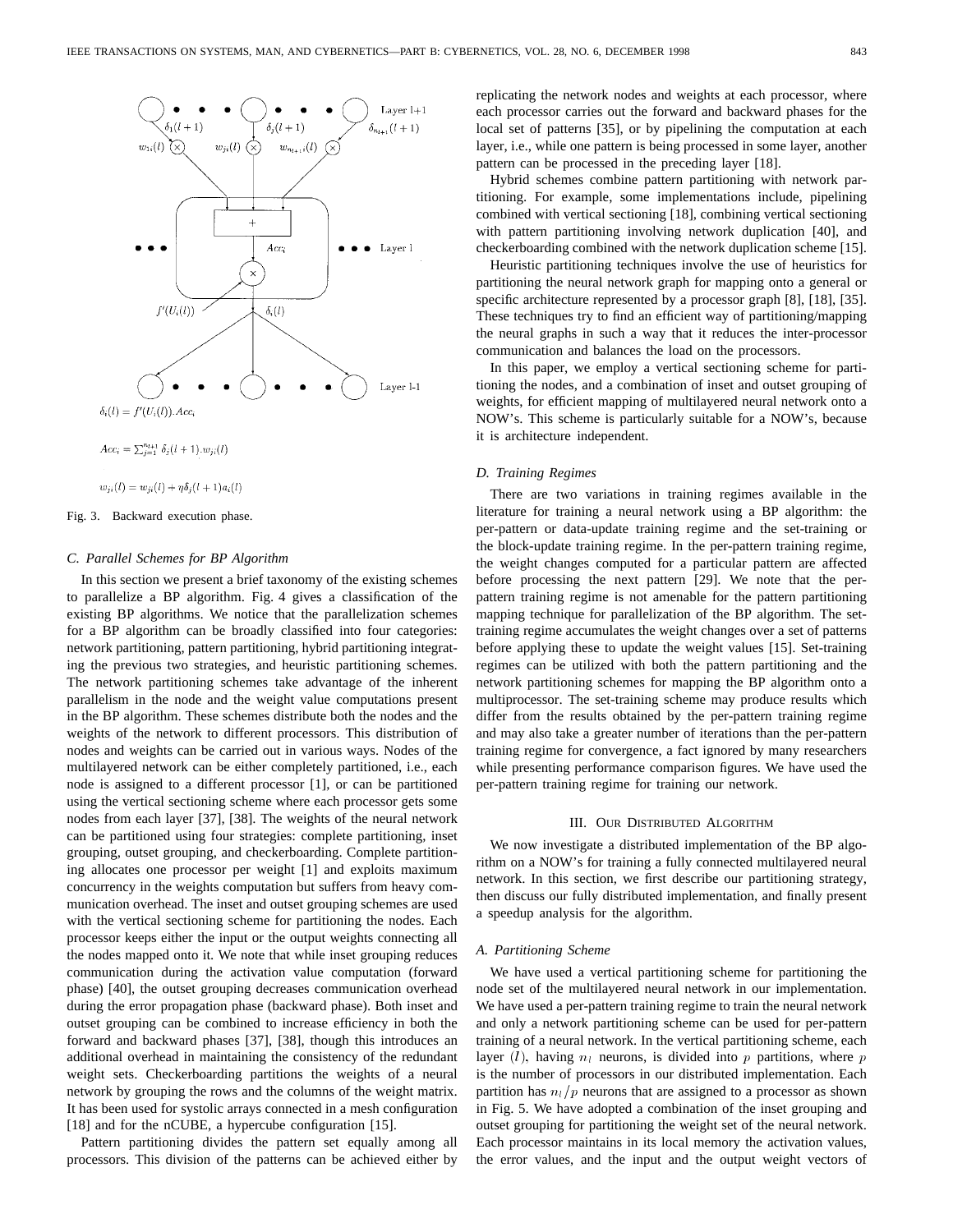

Fig. 4. Classification of the various BP algorithms.



Fig. 5. Vertical partitioning of a multilayered neural network.

the assigned neurons. We observe that the input weight values of neurons in layer  $(l + 1)$  are the output weight values of the neurons in layer  $l$ , and, hence, in our scheme, the same weight value is stored at two processors. Even though, this partitioning scheme results in the duplication of weight values, we prevent inconsistency amongst them by employing recomputation of the weights and thus avoid communication of the weight values during the execution of the algorithm. We also note that all the activation values and the error values are completely partitioned into  $p$  disjoint sets.

# *B. The Distributed Algorithm*

Since we have employed a partitioning strategy where the neural network is partitioned into  $p$  subnetworks and then mapped onto  $p$ processors, each processor is required to cooperate with every other processor to simulate the complete network. Every processor in the distributed system executes the three phases mentioned in Section II-B, but some inter-processor communication is required to acquire the activation and error values of neurons present on other processors as the data in a layer is distributed to all the processors. Thus, each phase is conceptually divided into two subphases: communication and computation. As noted earlier, the second and third phases of the BP algorithm can be combined into a single phase. Hence, we present our distributed algorithm in only two phases, which we call the forward execution phase and the backward execution phase. We will discuss below the necessary computations and communications involved in both the phases of our algorithm.

*The Forward Execution Phase:* In this phase, the activation values of all the neurons in the hidden layers and the output layer are computed. To compute the activation value of a neuron *i* in layer *l*,  $a_i(l)$ , we require the activation values of all the neurons in layer  $(l - 1)$  and the computed. To compute the activation value of a neuron  $i$  in layer  $l, a_i(l)$ , we require the activation values of all the neurons in layer start computing the activation values of the neurons on a processor for the layer l, we broadcast the activation values of all the neurons  $(l-1)$  and the input weights of the neuron i (1). So, before we start computing the activation values of the neurons on a processor for the layer l, we broadcast the activation values of all the neurons present on the loc from all the other (p - 1) processors.<br>
for the layer l, we broadcast the activation values of all the neurons<br>
present on the local processor in layer (l - 1) and receive broadcasts<br>
from all the other (p - 1) processors step is complete, all the processors will have all activation values present on the local processor in layer  $(l-1)$  and receive broadcasts<br>from all the other  $(p-1)$  processors. After this communication<br>step is complete, all the processors will have all activation values<br>of the neurons in l neurons local to the processor for layer  $l$  can be computed. This broadcast and receive step, in which a set of distinct messages initially residing at each processor is disseminated so that eventually a copy of each message resides with all the processors, is called *all-to-all* broadcasting  $(ABAB)$  [16]. For an Ethernet network of workstations (NOW's), this can be achieved in *p* steps, one for broadcasting the local values a *broadcasting* (AAB) [16]. For an Ethernet network of workstations (NOW's), this can be achieved in  $p$  steps, one for broadcasting the the processors. We describe our algorithm for the forward execution phase below.

## **Distributed forward execution algorithm**

Read the input pattern. w.<br>**fributed forward execution**:<br>Read the input pattern.<br>**for** (*start* = 1 to  $(L - 1)$ ) **do**  $stop = start + 1.$ Broadcast local activation values of *start* layer. Receive activation values from the other  $= start + 1.$ <br>
adcast local activation<br>
give activation value<br>  $(p - 1)$  processors. Compute activation values of *stop* layer.

*The Backward Execution Phase:* As seen earlier, the backward execution phase comprises the back propagation of the error at the output layer and the update of weights. After the completion of the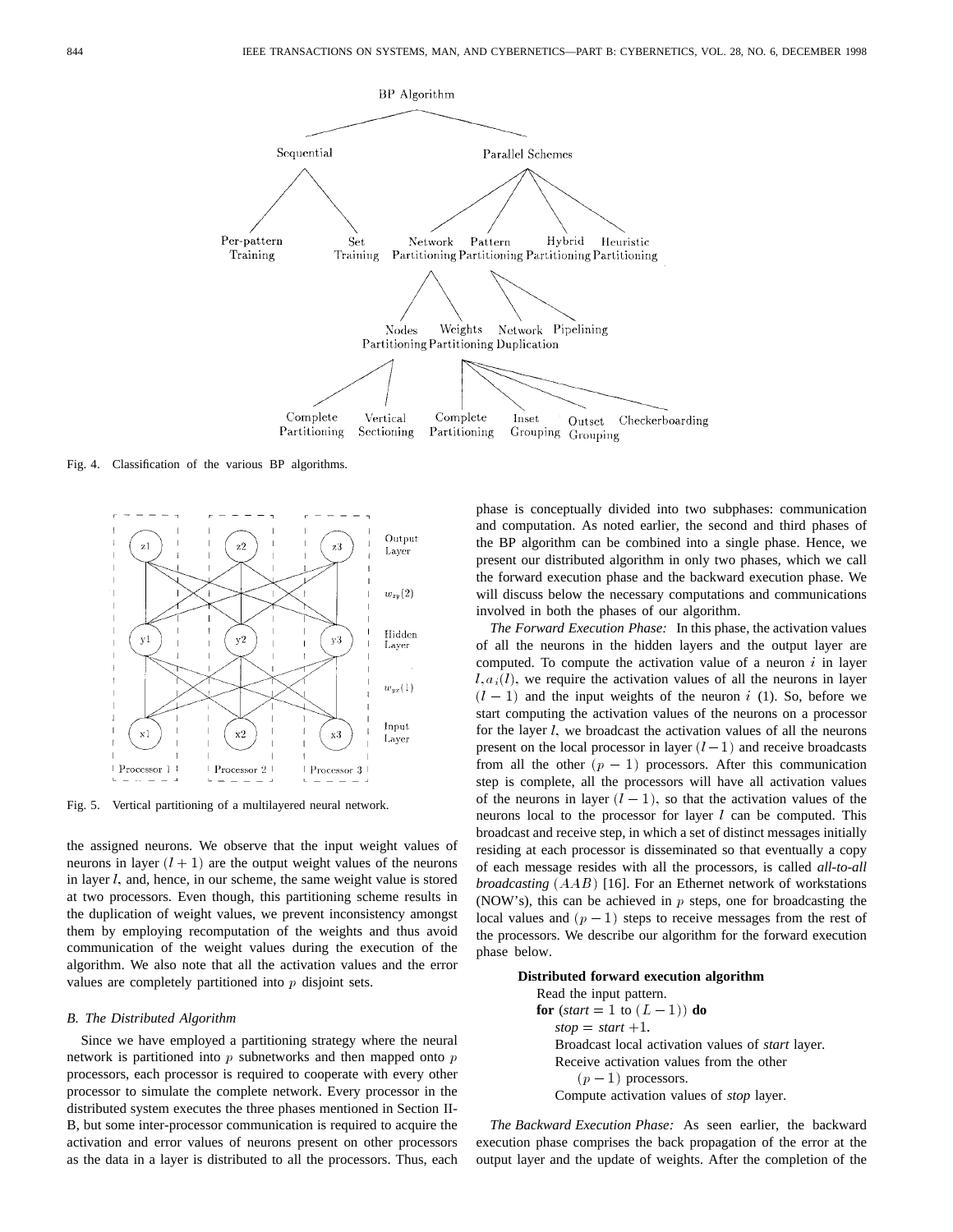forward execution phase we have the activation values of the neurons in the local processor for the output layer. So, for the neurons in the output layer, we can compute the error values using (2). When computing the error value  $\delta_i(l)$  for a neuron i local to the processor for a layer  $l$ , we require the error values at all the neurons in the layer  $(l+1)$  and the output weights of the neuron i (3). Hence, in this phase, too, we have to execute a similar broadcast/receive step as in the previous phase, for broadcasting the error values at neurons local to the processor for the layer  $(l+1)$  and receiving the same from all the other  $(p-1)$  processors. For updating a weight  $w_{ji}(l)$  of a connection joining a neuron j in layer  $(l + 1)$  and a neuron i in layer l, we need the error value at the neuron j and the activation value of the neuron  $i$ . We observe that, the activation values of the neurons in the layer  $l$  are propagated to all the processors in the forward execution phase and the error values of the neurons in the layer  $(l + 1)$  are propagated to all the processors in the backward execution phase. Hence, we avoid communication of any activation or error values while updating the weight values. all the processors in the backward execution phase. Hence, we avoid communication of any activation or error values while updating the layer, at every step we update the output weights of neurons local to the processor for the current layer  $l$  and the input weights of the neurons local to the processor for layer  $(l + 1)$ . Hence, at each step, we compute the input and output weights of all the neurons mapped to the local processor, connecting the current layer  $l$  and the layer  $(l+1)$ . At the end of this phase, each weight has been computed twice: once as an output weight and once again as an input weight. Assume that neuron j in layer  $(l + 1)$  and neuron i in layer l are mapped onto processor  $p_x$  and processor  $p_y$ , respectively. The difference in weight,  $\Delta w_{ji}(l)$ , can be computed at processor  $p_x$ , if the processor knows the activation value  $a_i(l)$  since it already has the error value  $\delta_i (l+1)$ stored locally with it. Similarly, the same difference,  $\Delta w_{ii}(l)$ , can be computed at processor  $p_y$ , if it knows the error value  $\delta_j$  (l+1), since it already has the activation value  $a_i(l)$  stored locally with it. Both the above updates are identical and the consistency of the two updates is guaranteed, as the weight update value computed in both cases uses the same error and activation values for computation. We have also carefully avoided recomputing the weights joining the neurons present on the same processor. For a given processor, for weights between the layer  $(l+1)$  and layer l, we compute the weight change for all the weights which connect a neuron local to the processor and a neuron which is mapped onto some other processor, and for weights which connect local neurons, we compute the weight change only once. In earlier implementations [37], [38], the weights connecting the local neurons were updated twice, once as an input weight to neurons in the layer  $(l + 1)$  and the next time as an output weight to neurons in the layer  $l$ . We save on recomputation of the weights connecting the local neurons as these are computed only once. We present our algorithm for the backward execution phase as follows.

# **Distributed backward execution algorithm**

Compute error values of the local neurons at the output layer. **for** (*stop* =  $L$  to 2) **do**  $start = stop -1$ . **if** (*start*  $> 1$ ) **do** Broadcast local error values of *stop* layer. Receive error values from other processors. Compute error values for the *start* layer. **for**  $(j = 1$  to  $n_{stop}$ ) **do for**  $(i = 1$  to  $n_{start}$ ) **do if** ( $i ==$  local **or**  $j ==$  local) update  $w_{ji}(start)$ .

We notice from the above (distributed forward and backward execution) algorithms that we require two sets of communications,

one in the forward execution phase for the activation values, and the other in the backward execution phase for the error values.

# *C. Improvements Over a Recent Algorithm*

As mentioned earlier, we adopted a simple vertical partitioning scheme for mapping the multilayered neural network onto a NOW's. One critical issue here is that of mapping the data, especially the weights, onto the processors of the network. A partitioning scheme in which the processor keeps either the input or the output weights of the neurons mapped onto it incurs a significant amount of communication overhead in the backpropagation or the feedforward cases [23], [40]. The logical extension to this scheme is to keep both the input and the output weights of the neurons in the same processor [37]. Here too, there is heavy communication overhead incurred in order to maintain consistency among the replicated weight set, if weights are to be communicated. A modification to the above is proposed in [38], where weight recomputation is suggested as a compromise for weight communication in order to update the duplicated weight set. This algorithm makes use of three sets of communication, each in the forward execution, error propagation, and weight update phase, and four sets of computation for one training cycle of the algorithm which consists of activation values, error values, and weight update computations. Our algorithm makes use of only two sets of communications, one each in the forward execution and backward execution phases; moreover, it also avoids some redundancy in weight update during the weight recomputation phase, per cycle of the algorithm. We also employ a grouped-broadcast strategy to broadcast all the values at a processor, instead of the one-by-one AAB employed in [37], to reduce the communication setup time.

The following are the improvements of our algorithm over a recent algorithm [37], [38] available in the literature employing a vertical partitioning scheme for a distributed implementation of the BP algorithm.

- 1) Our algorithm uses only two sets of communication, compared to the three sets of communication used by the earlier algorithm.
- 2) We also save on the computation of the weights, by avoiding recomputing weights joining the neurons on the same processor.
- 3) We employ grouped-broadcast strategy, to broadcast all the values at a processor, instead of the one-by-one  $AAB$ , to reduce the communication setup time.

# *D. Speedup Analysis*

For the time complexity analysis of our model we assume a fully connected multilayered neural network with L layers and, without loss of generality,  $n$  neurons per layer. The neural network is partitioned vertically into  $p$  partitions and mapped onto  $p$  processors with one partition per processor. There are  $n/p$  neurons from each layer per processor.

The time required for the sequential execution of the BP algorithm on a uniprocessor for one layer can be represented as  $T_1 = t_1+t_2+t_3$ , where  $t_i$  is the time taken to execute the *i*th phase of the BP algorithm for the layer. The times can be approximately expressed as follows:

$$
t_1 = n \cdot (n \cdot M_a + F)
$$
  
\n
$$
t_2 = n \cdot (n \cdot M_a)
$$
  
\n
$$
t_3 = n \cdot (n \cdot M_a)
$$
  
\n
$$
T_1 = t_1 + t_2 + t_3
$$
  
\n
$$
= n \cdot (3 \cdot n \cdot M_a + F)
$$
 (5)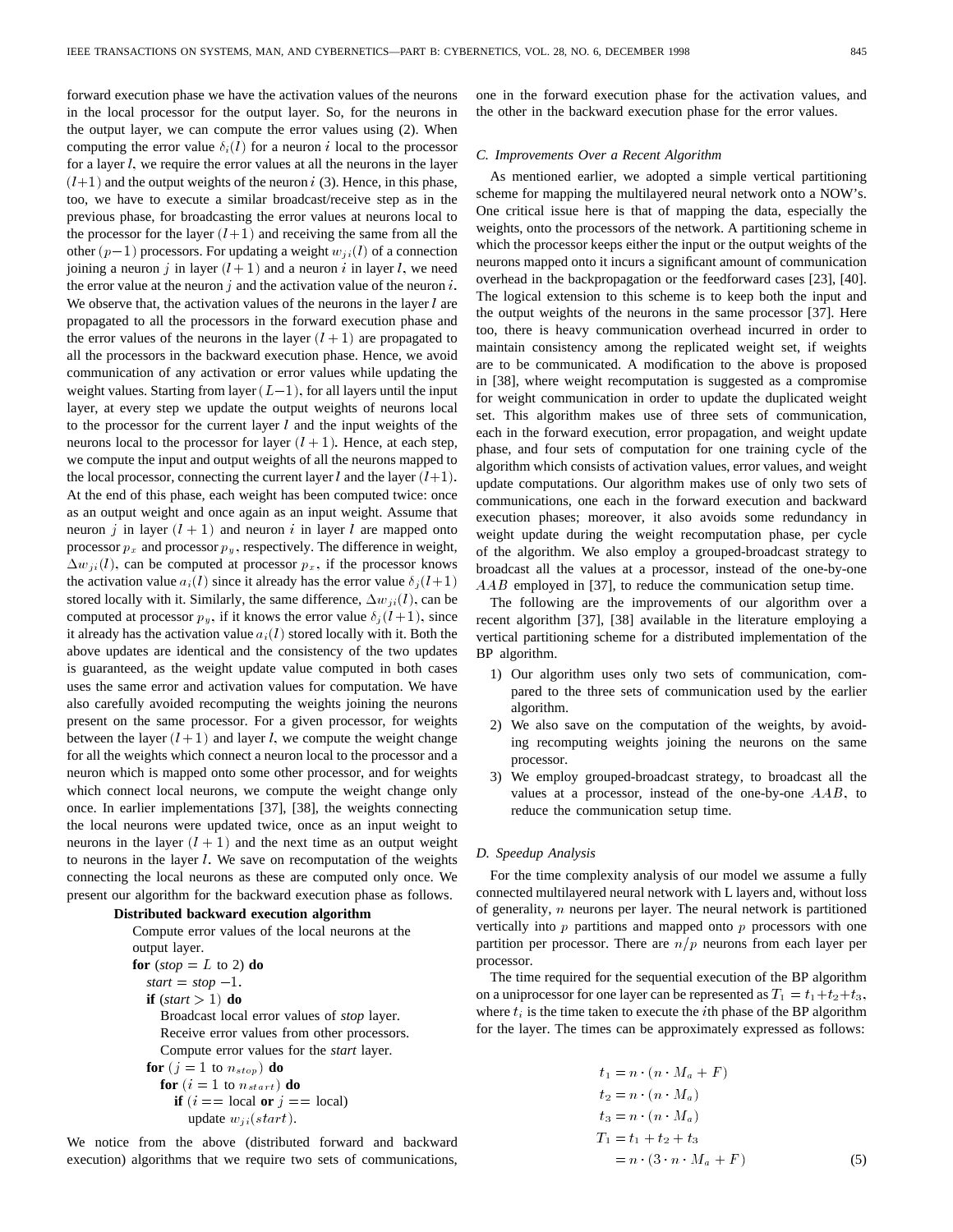where  $M_a$  is the time taken for one multiply and one add function for multiplying and adding two floating point numbers, and F is the time taken to execute the sigmoid function. We have ignored for simplicity, and without loss of generality, the time taken for the addition of  $\theta$ , the neuron threshold value.

We now analyze our distributed algorithm having two phases, the forward execution and the backward execution. The time taken for executing our distributed BP algorithm for a layer of  $n/p$  neurons on p processors can be represented as,  $T_p = t'_1 + t'_2$ , where  $t'_i$  is the time taken for the execution of the ith phase on a processor, which can be expressed as follows:

$$
t'_{1} = AAB(p) + \frac{n}{p} \cdot (n \cdot M_{a} + F)
$$
  
\n
$$
t'_{2} = \left( AAB(p) + \frac{n}{p} \cdot (n \cdot M_{a}) \right)
$$
  
\n
$$
+ \frac{n}{p} \cdot \left( n \cdot \left( 2 - \frac{1}{p} \right) \cdot M_{a} \right)
$$
  
\n
$$
= AAB(p) + \frac{n}{p} \cdot \left( 3 \cdot n \cdot M_{a} - \frac{n}{p} \cdot M_{a} \right)
$$
  
\n
$$
T_{p} = t'_{1} + t'_{2}
$$
  
\n
$$
= 2 \cdot AAB(p) + \frac{n}{p} \cdot \left( 4 \cdot n \cdot M_{a} + F - \frac{n}{p} \cdot M_{a} \right)
$$
 (6)

We will now take a look at the  $AAB$  employed by our algorithm. We too assume as in [38] a single-port communication, where, each workstation in the NOW's can send/receive one unit of message on its communication port at a given instance of time. This sets a lower bound of  $O(p)$  for the  $AAB$ , because each workstation has to receive data from all the other  $(p - 1)$  workstations. This bound for AAB can be achieved on an Ethernet NOW's. The unit of time for sending/receiving one unit of data (a floating point number) is defined as C: We have assumed a grouped broadcast for modeling communication, where all the values on a processor are grouped together and broadcast as one message. This reduces the overhead for processing each broadcast. Hence an  $AAB(p)$  to broadcast a message of size  $n/p$  to all the p processors, can be represented by,  $AAB(p) = C \cdot p \cdot f(n/p)$ , where  $f(n/p)$  represents the scaling of the grouped broadcast as the items in the group to be broadcast are increased. Normally  $f(n/p)$  is much less than  $n/p$  which is the worst case for one-by-one  $AAB(p)$ .

From (5) and (6), speedup,  $S_p$ , of our algorithm can be formulated as below:

$$
S_p = \frac{T_1}{T_p}
$$
  
= 
$$
\frac{n \cdot (3 \cdot n \cdot M_a + F)}{2 \cdot AB(p) + \frac{n}{p} \cdot (4 \cdot n \cdot M_a + F - \frac{n}{p} \cdot M_a)}
$$
  
= 
$$
\frac{n \cdot (3 \cdot n \cdot M_a + F)}{2 \cdot C \cdot p \cdot f(\frac{n}{p}) + \frac{n}{p} \cdot (4 \cdot n \cdot M_a + F - \frac{n}{p} \cdot M_a)}
$$
  

$$
\cdot \left(by \quad AAB(p) = C \cdot p \cdot f(\frac{n}{p})\right)
$$
  
= 
$$
\frac{n \cdot (3 \cdot n \cdot M_a + \beta \cdot M_a)}{2 \cdot \alpha \cdot p \cdot M_a \cdot f(\frac{n}{p}) + \frac{n}{p} \cdot (4 \cdot n \cdot M_a + \beta \cdot M_a - \frac{n}{p} \cdot M_a)}
$$
  

$$
\frac{(by \ C = \alpha \cdot M_a, F = \beta \cdot M_a)}{2 \cdot \alpha \cdot p \cdot f(\frac{n}{p}) + \frac{n}{p} \cdot (4 \cdot n \cdot + \beta - \frac{n}{p})}
$$
(7)

TABLE I CHARACTERISTICS OF THE APPLICATION

|                       | Structure<br>(Input $\times$ Hidden $\times$ Output) | Total<br>Connections | Input<br>Patterns         |
|-----------------------|------------------------------------------------------|----------------------|---------------------------|
| Num<br>$6 \times 8$   | $48 \times 48 \times 6$                              | 3592                 | $6 \times 8$<br>Numbers   |
| Num<br>$12 \times 12$ | $144 \times 144 \times 12$                           | 20736                | $12 \times 12$<br>Numbers |

In (7) the most important parameter is the communication/computation ratio  $\alpha$ . It lies between 0.5 and 256 for various currently available architectures. For a NOW's this value is very high and lies in the range 32–256.

## IV. PERFORMANCE EVALUATION

In this section we present the results obtained from implementing our distributed algorithm on a network of Sun workstations. We compare the results with those obtained by Yoon *et al.* [38]. We also conduct an analytical comparison of the two algorithms for studying the scaleup of the algorithms with an increasing number of processors and size of the neural network.

## *A. Experimental Comparison*

In this subsection we present the performance of our algorithm on a NOW's and also compare the results with a recently proposed BP algorithm for a DMM [38]. We implemented both algorithms on a 10 Mb/s Ethernet network of Sun 3/50 workstations. We conducted several experiments to obtain a suitable value for  $\alpha$ . We have found that for a grouped  $AAB$ , the cost of communication is 50 to 60 times the cost of a multiply-and-add operation, given the size of messages in our experiments. Since the variation in the cost of communication is very small with an increase in the size of the message for a grouped AAB, we have assumed the value of  $C \cdot f(n/p)$  to be 55, for our analytical studies. We have kept the value of  $\beta$  at 40 as in the earlier implementation [38]. We have tested the algorithms for classifying arabic numeral digits. The characteristics of the application are listed in Table I. Binary images of the numbers are used as inputs to a neural network with 3 layers. *Structure* represents the number of neurons in the input, the hidden, and the output layer. We evaluated the performance of the algorithms for classifying  $6 \times 8$  numbers (*Num*)  $6 \times 8$ ) and  $12 \times 12$  numbers (*Num*  $12 \times 12$ ).

Fig. 6 shows the speedup of the algorithms for the application ( $Num\ 6 \times 8$ ). We observe from the graph that, our experimental values closely agree with the analytical curve. The difference in the analytical and experimental speedup can be attributed to the assumptions made to simplify the derivation of the speedup factor. We ignore the processing time for  $\theta$ , and deal with a simplified communication to computation ratio while computing the speedup factor for our distributed algorithm. We have experimented with small values in the number of processors to fully exploit the power of the distributed system, i.e., to keep the processors uniformly balanced [15], [38]. It is seen that, with an increase in the number of processors, the vertical partitioning scheme does not uniformly balance the distributed system, resulting in degradation in performance [15].

Fig. 7 shows the speedup of the algorithms for the  $(Num 12 \times 12)$ application. We see that, for a small value in the number of processors, our algorithm shows only slight improvement over the algorithm of Yoon *et al.* because there is much less communication overhead, and the slight gain is attributed to the saving in the recomputation step. As the number of processors increases, the performance of our algorithm improves. The experimental curve tends to agree with the analytical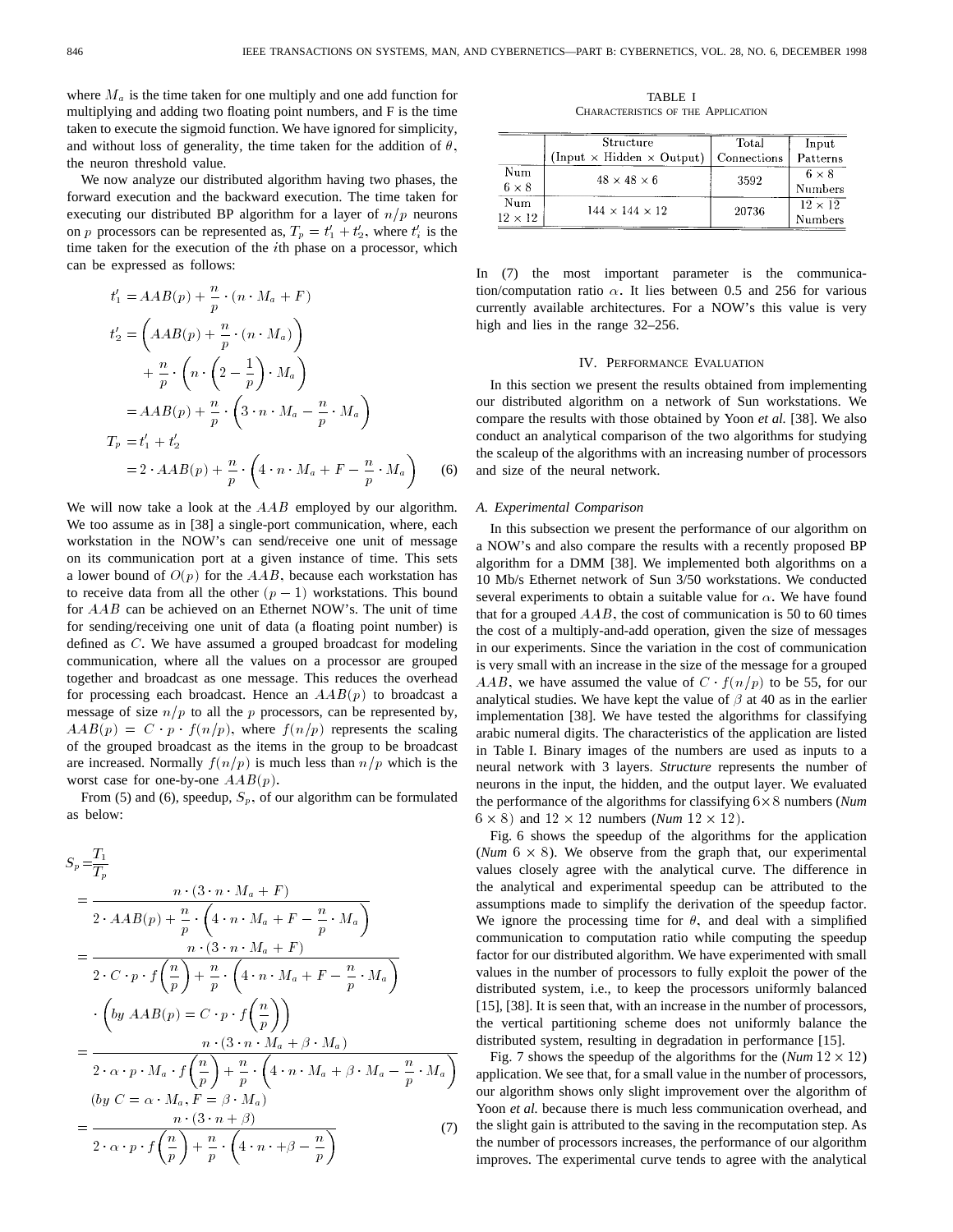

Fig. 6. Experimental speedup for Num  $6 \times 8$ .



Fig. 7. Experimental speedup for Num  $12 \times 12$ .

plot, with a marginal error, attributed to simplification steps during the speedup factor derivation. We used log-log graphs to plot the relative performance of the two algorithms [2].

### *B. Analytical Comparison*

Because of system limitations such as main memory size and the broadcast packet size, we could not study the experimental scaleup of our algorithm. We have, however, compared the analytical models of our algorithm and the algorithm of Yoon *et al.* [38] to study the speedup of the algorithms against the number of processors and the number of neurons in the neural network. Equation (7) gives the speedup analysis for our algorithm. The speedup analysis for the algorithm of Yoon *et al.* can be found in [38]. We have assumed  $f(n/p)$  to be equal to  $(n/p)$ , when comparing the two analytical models. The theoretical speedups for both the algorithms for various  $\alpha$  values are shown in Fig. 8, when  $n = 2048$  neurons/layer and  $\beta = 40$ . The graph clearly shows that our algorithm performs better



Fig. 8. Analytical speedup when  $n = 2048$ 



Fig. 9. Analytical speedup when  $p = 64$ .

than the algorithm of Yoon *et al.*, especially for higher number of processors and large  $\alpha$  values. Note that for loosely coupled distributed systems, the  $\alpha$  values are very high. We had an  $\alpha$ value of 55 for workstations without math co-processors. With faster processing workstations, the  $\alpha$  values tend to be higher, and hence the need for having an algorithm minimizing the communication overhead. We also note from the graph that there is a cost-effective number of processors depending upon the  $\alpha$  values, where, even if more processors are added to the simulation, the speedup ratio does not increase significantly.

Fig. 9 shows the comparison of the speedups of the algorithms versus the size of the neural network, when  $p$ , the number of processors, is fixed at 64. We note that the speedup is heavily influenced by  $\alpha$  when the size of the network is small, and, hence, for smaller values of  $n$ , our algorithm performs better than the algorithm of Yoon *et al.* Similarly for larger values of  $\alpha$  our algorithm performs better than their algorithm, because of the saving in the communication. We plotted the above graphs too on the log-log scale.